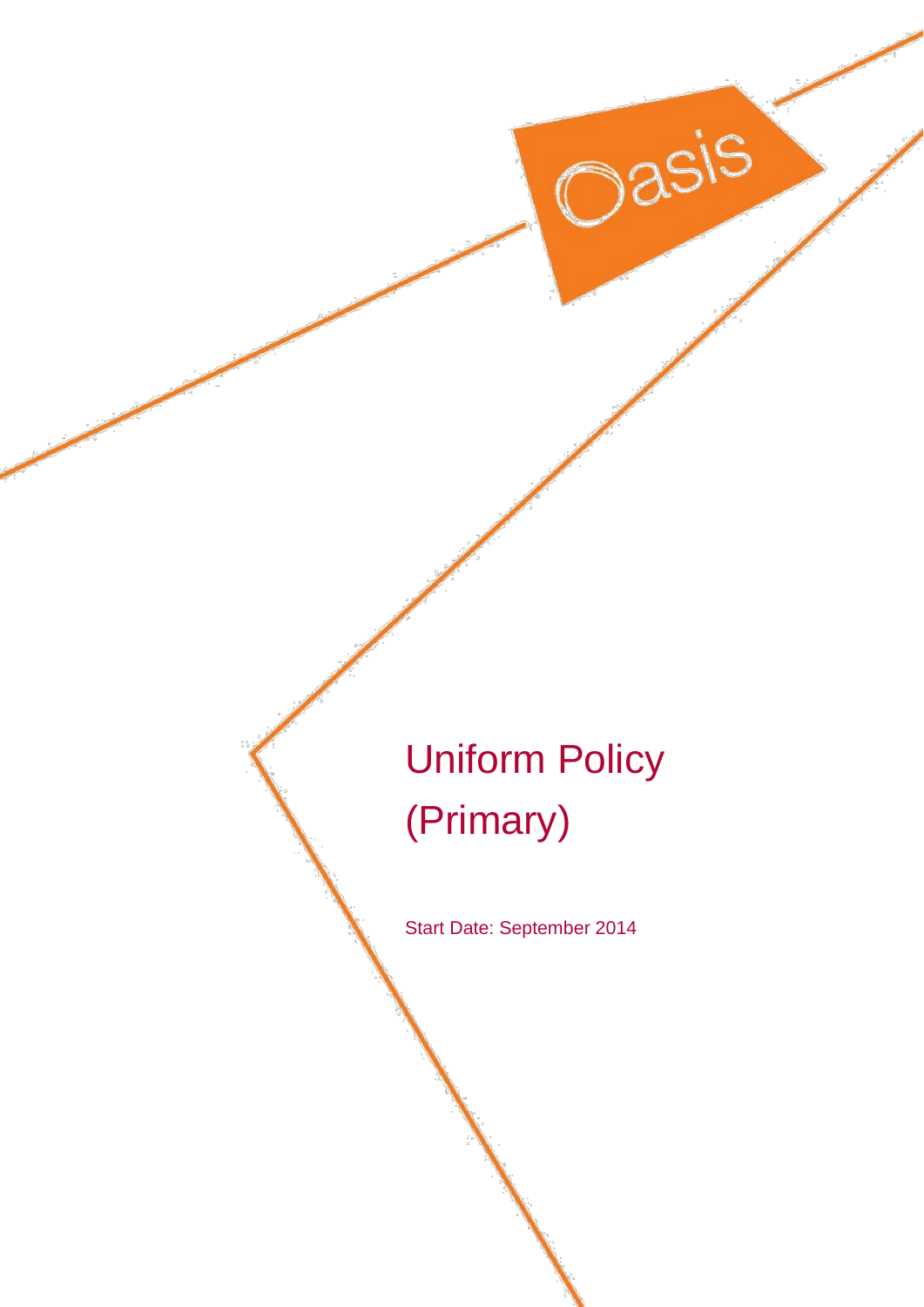

# **Uniform Policy**

As it stands, this policy has been written for use in our family of Oasis Academies. Accordingly, these guidelines cannot be Academy specific and interested parties should refer to the individual Academy prospectus or website for additional uniform requirements.

It should be noted that as a corporate policy, any changes to the Academy Uniforms will be discussed and decided upon centrally, before being implemented across the Academies.

# **Aims**

The aims of this policy are:

- To explain the Academies' rationale for the uniform;
- To state various responsibilities;
- To set out the uniform requirements;
- To set out the Academies' policy for religious dress and symbols;
- To ensure that the Academies' policy on equal opportunities is observed.

# **Rationale for Academy Uniform**

The Academy recognises the value of having a uniform for the following reasons:

- **Safety** If all the pupils in our Academy wear a clearly recognisable uniform it is easy to identify strangers. On the way to and from the Academy it also affords a degree of safety as the pupils are part of a large body of young people who will look out for each other.
- **Preparation for the future** Many jobs require staff to wear a uniform and even if there isn't a uniform there is often a dress code. Uniform helps young people get used to dressing to a prescribed standard. It also helps them know the difference between formal and informal dress.
- **Value for money**  Good quality uniform is a relatively cheap way of dressing young people for school.
- **Relieves pupils from fashion 'stress'** An Academy uniform eliminates the stress placed on pupils to purchase and wear expensive, fashionable items.
- **Ready to learn**  Putting on the uniform is a signal you are preparing to learn.
- **A sense of pride**  We all feel proud of our young people when they are well dressed in the uniform. Uniform also helps pupils to demonstrate pride in their Academy.
- **Helps raise aspirations** The smarter you feel the more you believe you can achieve. This is the feedback we have had from pupils.

## **Responsibilities**

Oasis Community Learning will periodically determine the uniform requirements, taking into account the cost. This will be done in consultation with the Principal.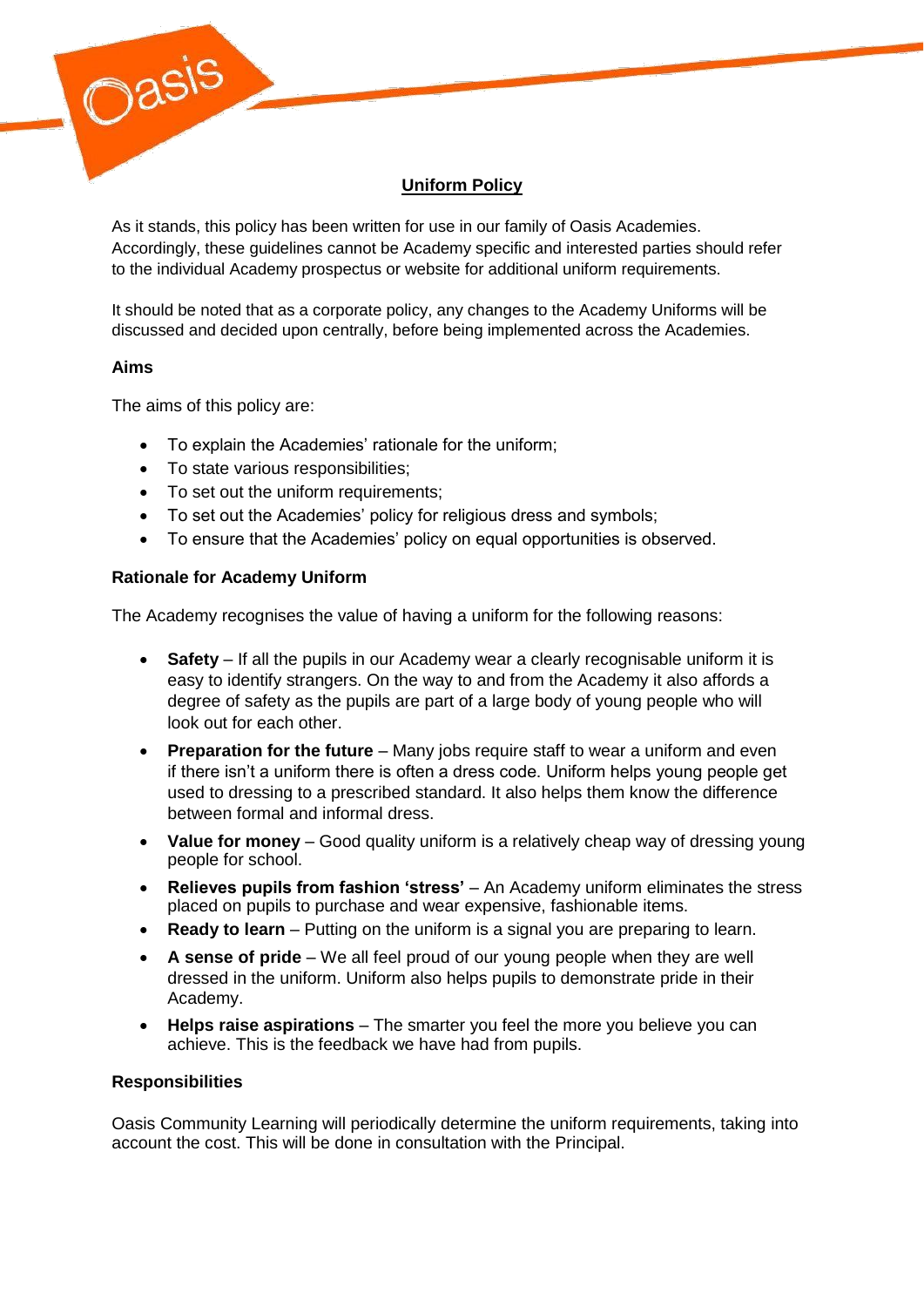

The Academy Council will:

- Periodically consult parents/carers and pupils on the cost;
- Determine whether there should be a remission of the cost of the uniform for some pupils.

The Principal will:

- Ensure that the requirements are published to parents/carers, pupils and staff;
- Ensure that the requirements and policies on cost and remission of cost are clearly set out in the Academy prospectus and website;
- Determine the action to be taken for breaches of the uniform code.

Parents/carers will ensure pupils have the correct uniform.

Pupils will wear correct uniform at all times.

Staff will ensure minimum uniform requirements are kept to at all times.

# **The Uniform**

For a detailed outline of the uniform requirements please consult either the Academy Prospectus, website or the Uniform Guide, which is available through your Academy.

It is the Academy's aim to ensure that the cost of buying the uniform is reasonable.

## **Jewellery and Make-up**

Jewellery is not permitted, except for children with pierced ears, who may wear studs on those days when they do not have swimming or PE. Earrings must be removed for PE lessons. If a child's ears have very recently been pierced they may wear their studs provided that they are covered with tape by parents/carers, before they come to the academy. Once the lesson is over they may remove the tape.

A normal watch may be worn once a child is able to use it correctly. This must be removed for PE lessons. Children with long hair should tie it up. This is essential for PE lessons.

## **Rules Concerning Appearance**

- 1. Every article of clothing must be marked with the pupil's name
- 2. Each pupil must be responsible for his or her own clothing
- 3. No clothing may be borrowed or lent
- 4. Clothing must not be left in the academy overnight
- 5. Trainers may only be used for PE and break time

Uniform will be checked rigorously by all members of staff.

# **Lost Property**

Any lost property should be taken directly to the main office for safe-keeping. Staff must not take responsibility for any of the pupils' possessions.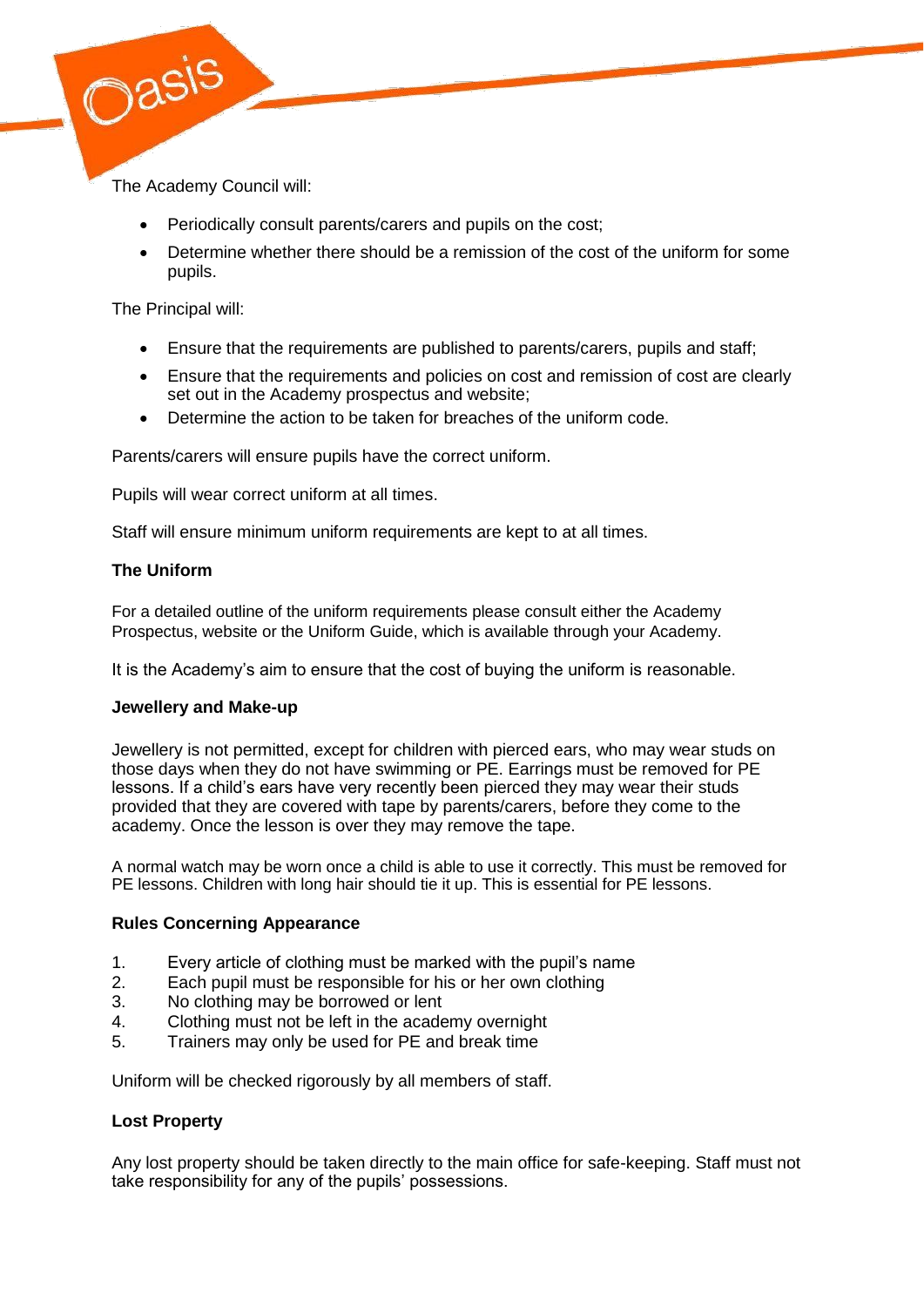#### **Outdoor wear in classrooms**

Coats and other outdoor wear should not be worn in classrooms. Storage facilities will be available to pupils and should be used at all times.

#### **Bags**

Pupils will need a bag to carry books and equipment to and from the Academy; these will be stored in classrooms. A P.E. bag will be needed to transport P.E. kit, storage will be provided for these.

#### **Compliance**

**Dasis** 

No other items are permitted within the Academy. If there is any reason why a pupil cannot conform to uniform regulations contact should be made initially with the class teacher.

Requests for long term changes to uniform must be put in writing and sent to the Principal.

Photos showing the items of uniform and the way they should be worn will be made available to all families. If there are any doubts about uniform parents/carers should refer to the Uniform Guide which is available from the Academy.

#### **Religious Dress**

The Academy recognises that some pupils may wish to wear distinctive garments for religious reasons.

The Academy will determine the religious garments that will be allowed after consultation with representatives of parents/carers and local leaders of the relevant religious groups.

No dress will be allowed that covers any part of the face from forehead to neck in the interests of safety. It is vital that the Academy staff can recognise at all times who is in Academy.

Should parents/carers require their child to wear a specifically religious garment or symbol, they should contact the Academy who, after consultation, will contact the parent/carer with a decision.

Current guidelines permit the following:

- Religious head covering may be worn but must be plain, as well as of an agreed colour to be fixed upon by the Academy. In most cases, the standard colour would include black, navy blue or white, although exceptions may be made in consultation with the Academy.
- Girls may wear long, ankle-length skirts, instead of knee-length skirts or trousers.
- Girls may wear long tracksuit bottoms for PE instead of shorts.